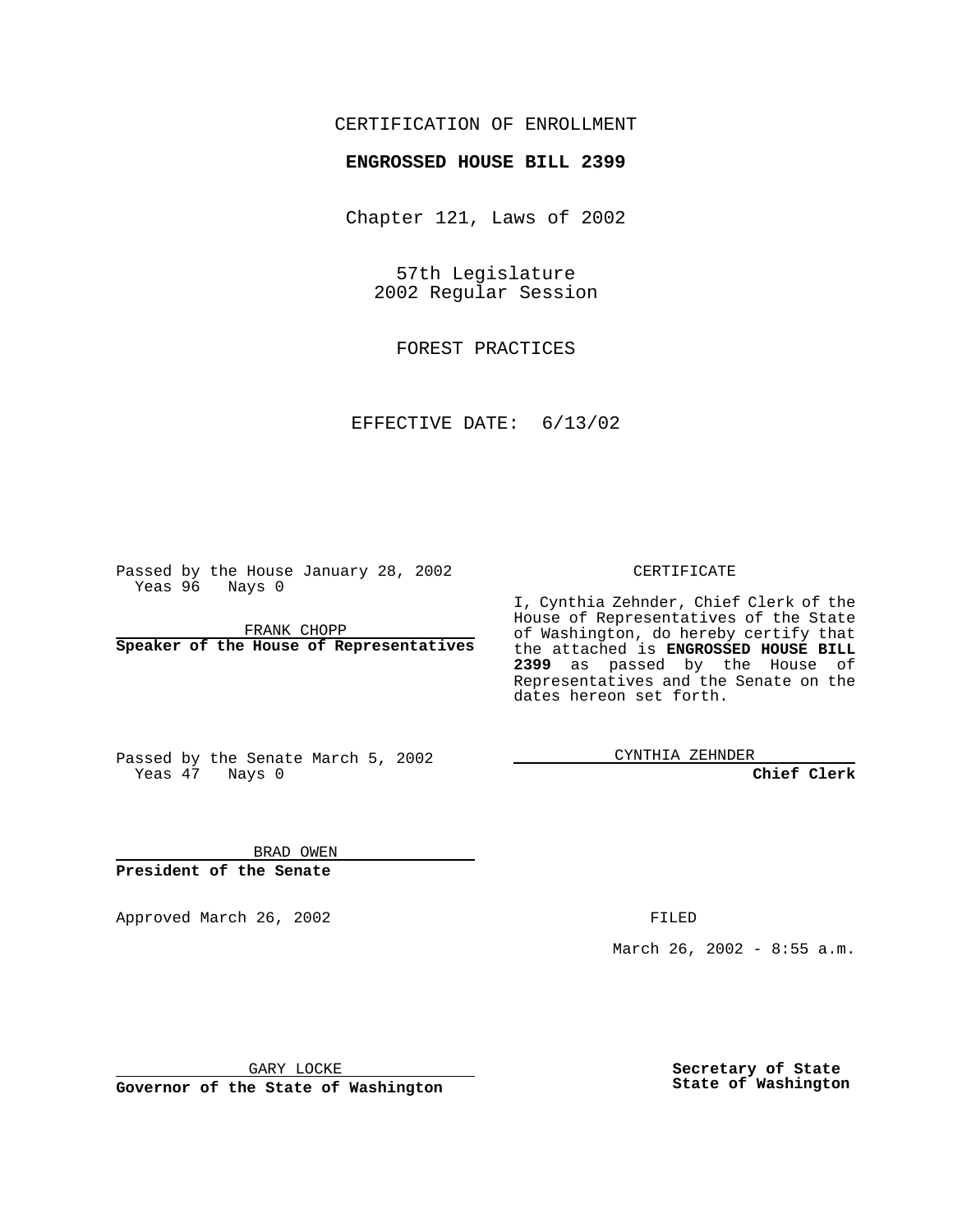## **ENGROSSED HOUSE BILL 2399** \_\_\_\_\_\_\_\_\_\_\_\_\_\_\_\_\_\_\_\_\_\_\_\_\_\_\_\_\_\_\_\_\_\_\_\_\_\_\_\_\_\_\_\_\_\_\_

\_\_\_\_\_\_\_\_\_\_\_\_\_\_\_\_\_\_\_\_\_\_\_\_\_\_\_\_\_\_\_\_\_\_\_\_\_\_\_\_\_\_\_\_\_\_\_

Passed Legislature - 2002 Regular Session

## **State of Washington 57th Legislature 2002 Regular Session**

**By** Representatives Rockefeller, Doumit, Jackley, Chase, McDermott and Haigh; by request of Department of Natural Resources

Read first time 01/16/2002. Referred to Committee on Natural Resources.

 AN ACT Relating to Class IV forest practices in urbanizing areas; and amending RCW 76.09.050 and 76.09.240.

BE IT ENACTED BY THE LEGISLATURE OF THE STATE OF WASHINGTON:

 **Sec. 1.** RCW 76.09.050 and 1997 c 173 s 2 are each amended to read as follows:

 (1) The board shall establish by rule which forest practices shall be included within each of the following classes:

 Class I: Minimal or specific forest practices that have no direct potential for damaging a public resource and that may be conducted without submitting an application or a notification except that when the regulating authority is transferred to a local governmental entity, those Class I forest practices that involve timber harvesting or road construction within "urban growth areas," designated pursuant to chapter 36.70A RCW, are processed as Class IV forest practices, but are not subject to environmental review under chapter 43.21C RCW;

 Class II: Forest practices which have a less than ordinary potential for damaging a public resource that may be conducted without submitting an application and may begin five calendar days, or such lesser time as the department may determine, after written notification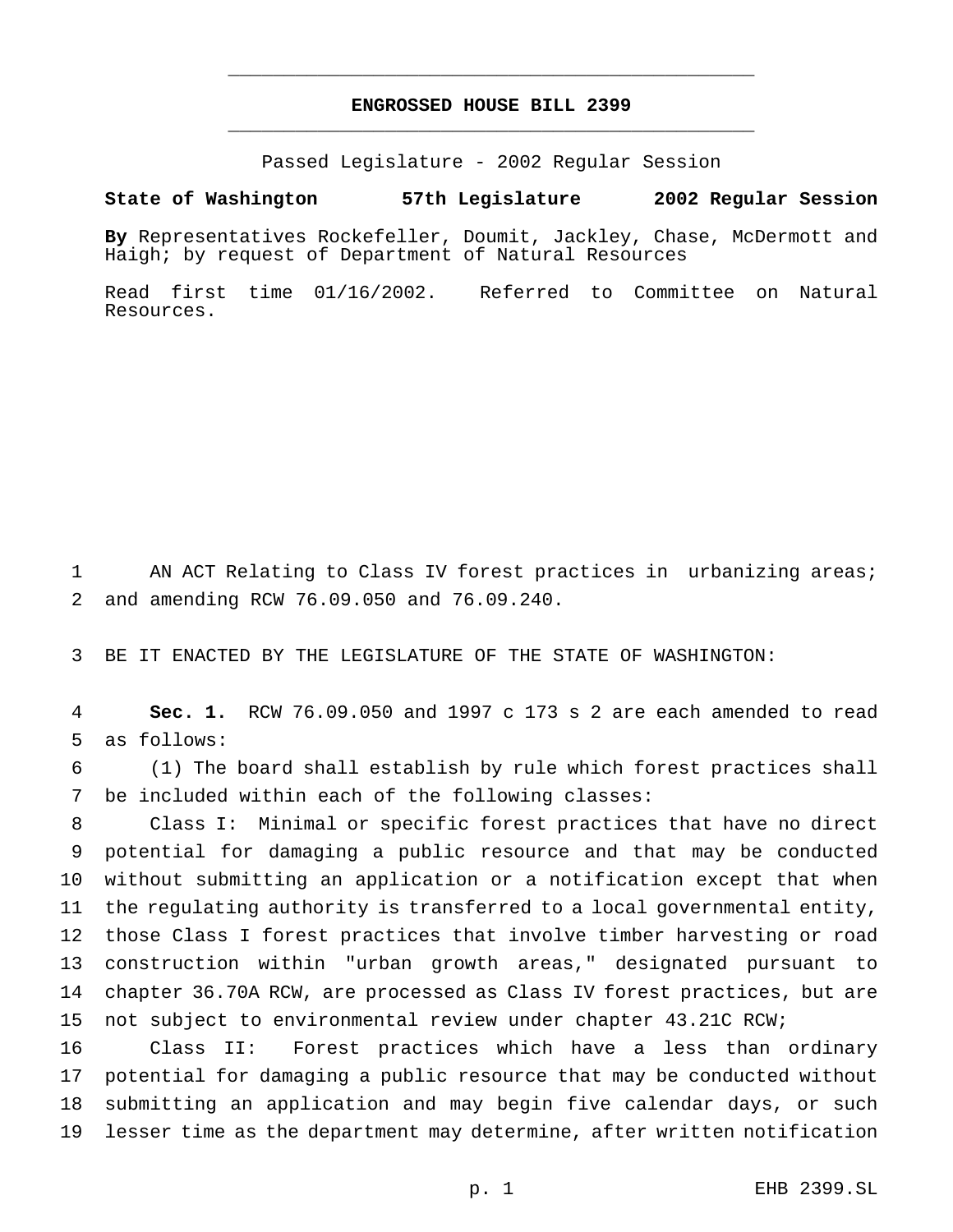by the operator, in the manner, content, and form as prescribed by the department, is received by the department. However, the work may not begin until all forest practice fees required under RCW 76.09.065 have been received by the department. Class II shall not include forest practices:

 (a) On lands platted after January 1, 1960, as provided in chapter 58.17 RCW or on lands that have or are being converted to another use; (b) Which require approvals under the provisions of the hydraulics 9 act, RCW (( $75.20.100$ )) 77.55.100;

 (c) Within "shorelines of the state" as defined in RCW 90.58.030; (d) Excluded from Class II by the board; or

 (e) Including timber harvesting or road construction within "urban growth areas," designated pursuant to chapter 36.70A RCW, which are Class IV;

 Class III: Forest practices other than those contained in Class I, II, or IV. A Class III application must be approved or disapproved by the department within thirty calendar days from the date the department receives the application. However, the applicant may not begin work on that forest practice until all forest practice fees required under RCW 76.09.065 have been received by the department;

 Class IV: Forest practices other than those contained in Class I or II: (a) On lands platted after January 1, 1960, as provided in chapter 58.17 RCW, (b) on lands that have or are being converted to another use, (c) on lands which, pursuant to RCW 76.09.070 as now or hereafter amended, are not to be reforested because of the likelihood 26 of future conversion to urban development, (d) ((except on those 27 <del>lands</del>)) involving timber harvesting or road construction on lands that are contained within "urban growth areas," designated pursuant to 29 chapter 36.70A RCW, except where the forest landowner provides: (i) A written statement of intent signed by the forest landowner not to convert to a use other than commercial forest product operations for ten years, accompanied by either a written forest management plan acceptable to the department or documentation that the land is enrolled under the provisions of chapter 84.33 RCW; or (ii) a conversion option harvest plan approved by the local governmental entity and submitted to the department as part of the application, and/or (e) which have a potential for a substantial impact on the environment and therefore require an evaluation by the department as to whether or not a detailed statement must be prepared pursuant to the state environmental policy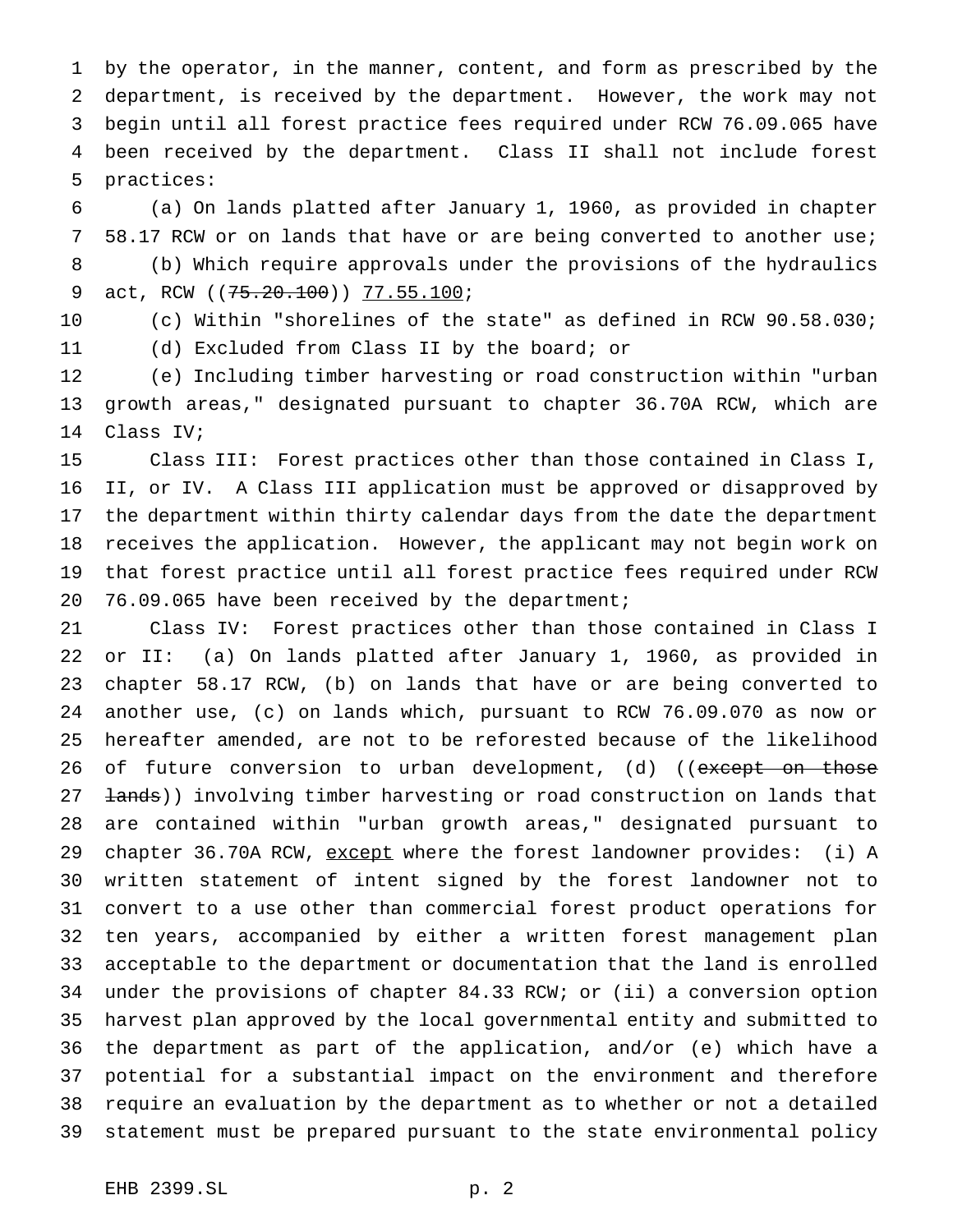act, chapter 43.21C RCW. Such evaluation shall be made within ten days from the date the department receives the application: PROVIDED, That nothing herein shall be construed to prevent any local or regional governmental entity from determining that a detailed statement must be prepared for an action pursuant to a Class IV forest practice taken by that governmental entity concerning the land on which forest practices will be conducted. A Class IV application must be approved or disapproved by the department within thirty calendar days from the date the department receives the application, unless the department determines that a detailed statement must be made, in which case the application must be approved or disapproved by the department within sixty calendar days from the date the department receives the application, unless the commissioner of public lands, through the promulgation of a formal order, determines that the process cannot be completed within such period. However, the applicant may not begin work on that forest practice until all forest practice fees required under RCW 76.09.065 have been received by the department.

 Forest practices under Classes I, II, and III are exempt from the requirements for preparation of a detailed statement under the state environmental policy act.

 (2) Except for those forest practices being regulated by local governmental entities as provided elsewhere in this chapter, no Class II, Class III, or Class IV forest practice shall be commenced or continued after January 1, 1975, unless the department has received a notification with regard to a Class II forest practice or approved an application with regard to a Class III or Class IV forest practice containing all information required by RCW 76.09.060 as now or hereafter amended. However, in the event forest practices regulations necessary for the scheduled implementation of this chapter and RCW 90.48.420 have not been adopted in time to meet such schedules, the department shall have the authority to regulate forest practices and approve applications on such terms and conditions consistent with this chapter and RCW 90.48.420 and the purposes and policies of RCW 76.09.010 until applicable forest practices regulations are in effect. (3) Except for those forest practices being regulated by local governmental entities as provided elsewhere in this chapter, if a notification or application is delivered in person to the department by the operator or the operator's agent, the department shall immediately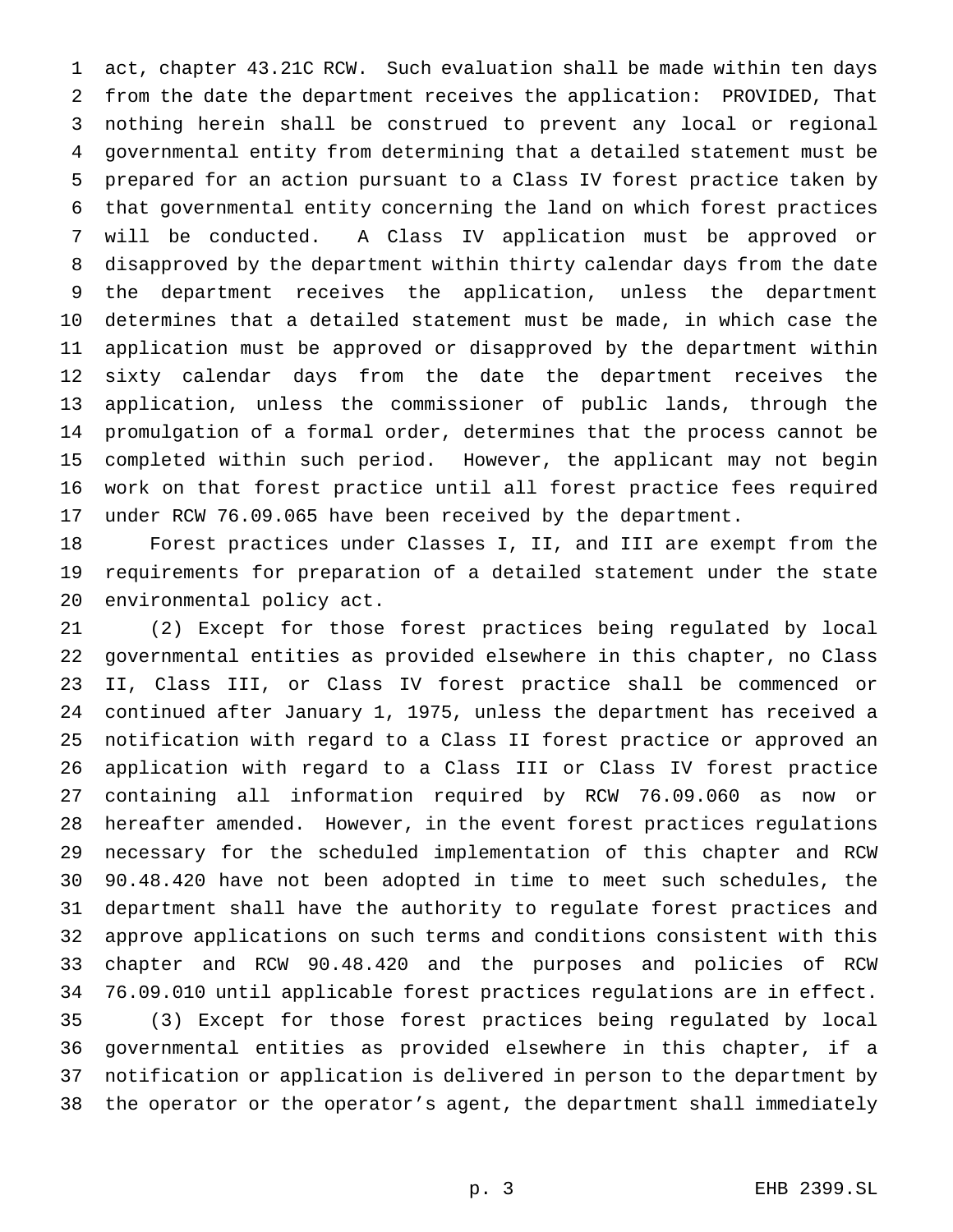provide a dated receipt thereof. In all other cases, the department shall immediately mail a dated receipt to the operator.

 (4) Except for those forest practices being regulated by local governmental entities as provided elsewhere in this chapter, forest practices shall be conducted in accordance with the forest practices regulations, orders and directives as authorized by this chapter or the forest practices regulations, and the terms and conditions of any approved applications.

 (5) Except for those forest practices being regulated by local governmental entities as provided elsewhere in this chapter, the department of natural resources shall notify the applicant in writing of either its approval of the application or its disapproval of the application and the specific manner in which the application fails to comply with the provisions of this section or with the forest practices regulations. Except as provided otherwise in this section, if the department fails to either approve or disapprove an application or any portion thereof within the applicable time limit, the application shall be deemed approved and the operation may be commenced: PROVIDED, That this provision shall not apply to applications which are neither approved nor disapproved pursuant to the provisions of subsection (7) of this section: PROVIDED, FURTHER, That if seasonal field conditions prevent the department from being able to properly evaluate the application, the department may issue an approval conditional upon further review within sixty days: PROVIDED, FURTHER, That the department shall have until April 1, 1975, to approve or disapprove an application involving forest practices allowed to continue to April 1, 1975, under the provisions of subsection (2) of this section. Upon receipt of any notification or any satisfactorily completed application the department shall in any event no later than two business days after such receipt transmit a copy to the departments of ecology and fish and wildlife, and to the county, city, or town in whose jurisdiction the forest practice is to be commenced. Any comments by such agencies shall be directed to the department of natural resources.

 (6) For those forest practices regulated by the board and the department, if the county, city, or town believes that an application is inconsistent with this chapter, the forest practices regulations, or any local authority consistent with RCW 76.09.240 as now or hereafter amended, it may so notify the department and the applicant, specifying its objections.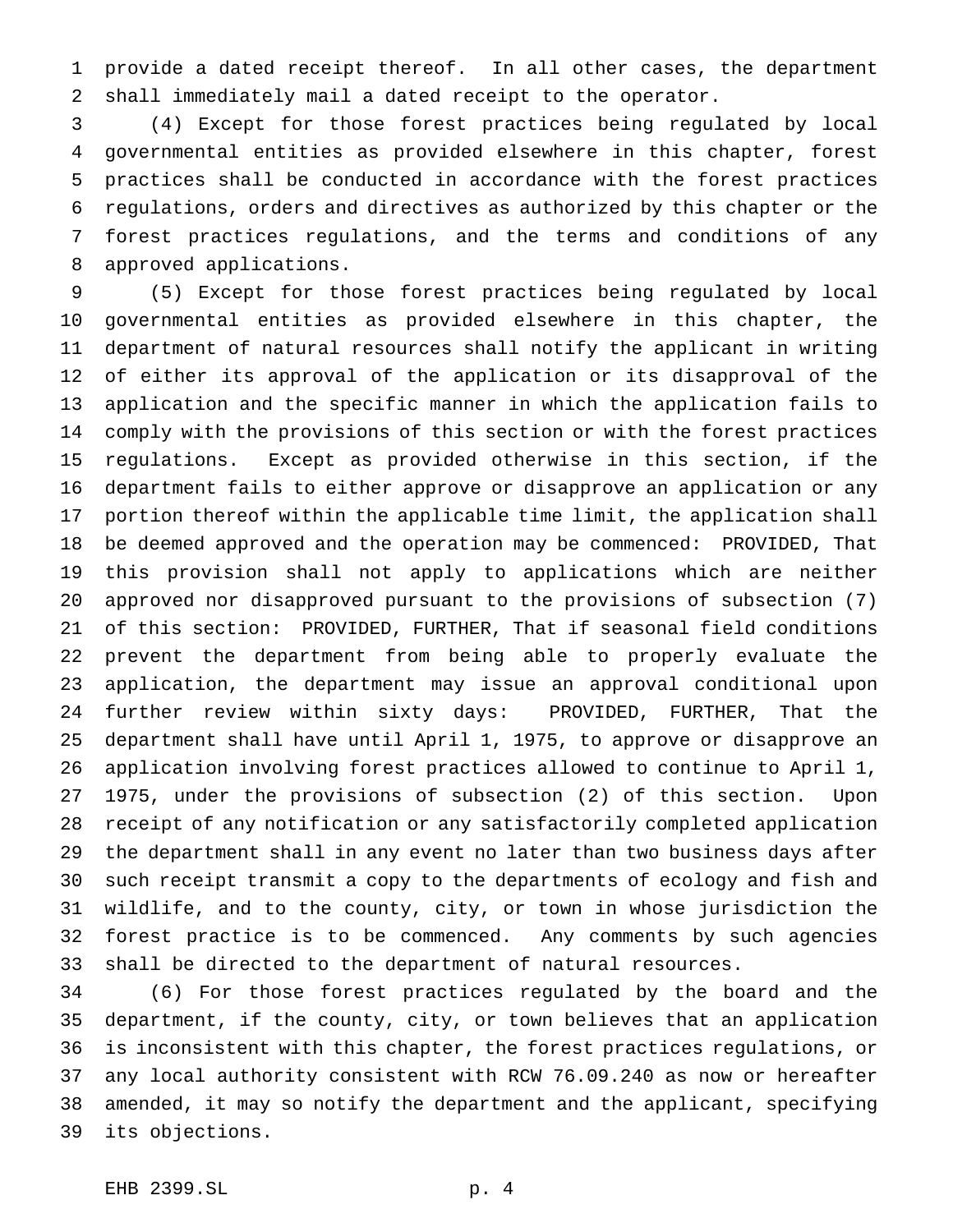(7) For those forest practices regulated by the board and the department, the department shall not approve portions of applications to which a county, city, or town objects if:

 (a) The department receives written notice from the county, city, or town of such objections within fourteen business days from the time of transmittal of the application to the county, city, or town, or one day before the department acts on the application, whichever is later; and

(b) The objections relate to lands either:

 (i) Platted after January 1, 1960, as provided in chapter 58.17 RCW; or

(ii) On lands that have or are being converted to another use.

 The department shall either disapprove those portions of such application or appeal the county, city, or town objections to the appeals board. If the objections related to subparagraphs (b)(i) and (ii) of this subsection are based on local authority consistent with RCW 76.09.240 as now or hereafter amended, the department shall disapprove the application until such time as the county, city, or town consents to its approval or such disapproval is reversed on appeal. The applicant shall be a party to all department appeals of county, city, or town objections. Unless the county, city, or town either consents or has waived its rights under this subsection, the department shall not approve portions of an application affecting such lands until the minimum time for county, city, or town objections has expired.

 (8) For those forest practices regulated by the board and the department, in addition to any rights under the above paragraph, the county, city, or town may appeal any department approval of an application with respect to any lands within its jurisdiction. The appeals board may suspend the department's approval in whole or in part pending such appeal where there exists potential for immediate and material damage to a public resource.

 (9) For those forest practices regulated by the board and the department, appeals under this section shall be made to the appeals board in the manner and time provided in RCW 76.09.220(8). In such appeals there shall be no presumption of correctness of either the county, city, or town or the department position.

 (10) For those forest practices regulated by the board and the department, the department shall, within four business days notify the county, city, or town of all notifications, approvals, and disapprovals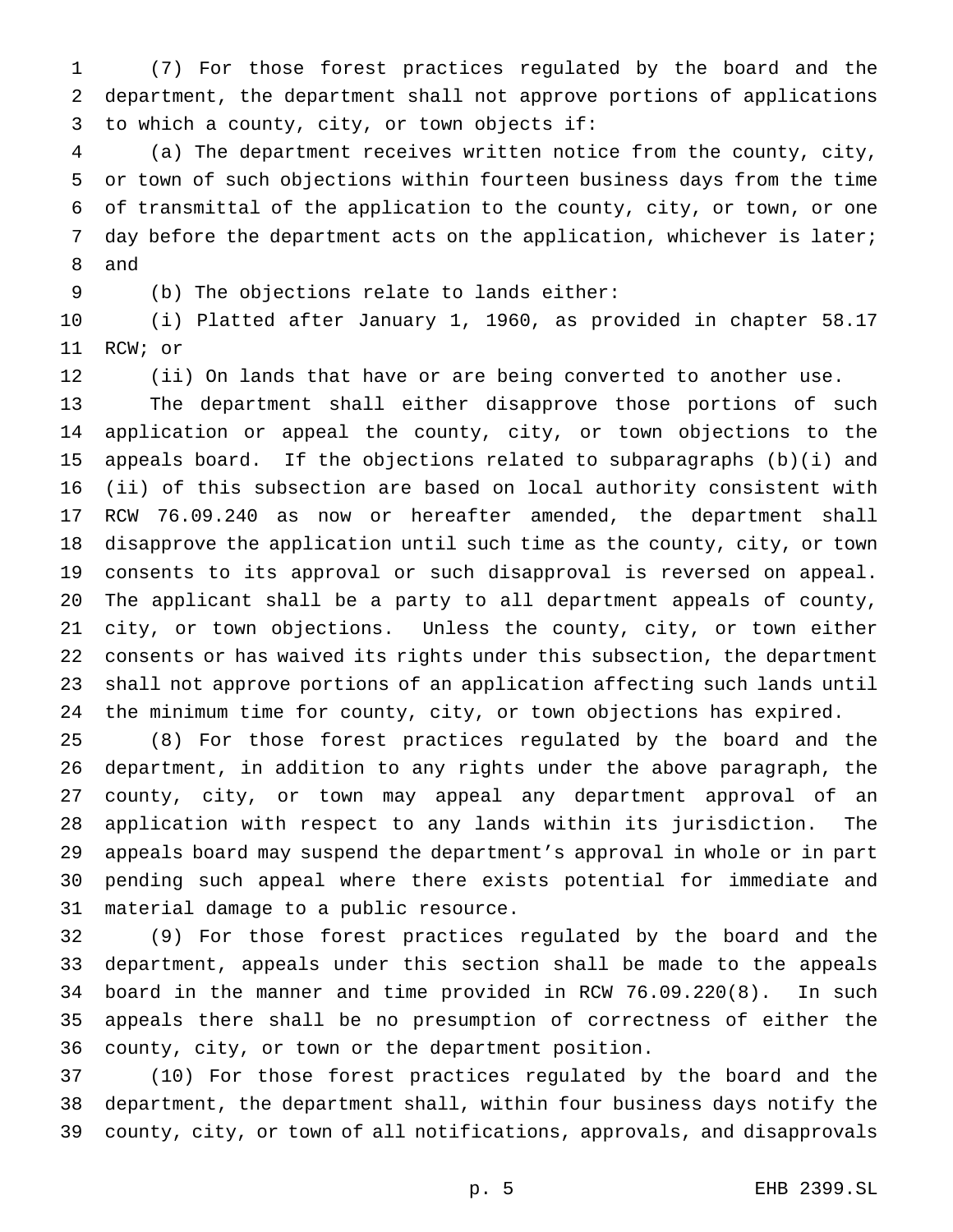of an application affecting lands within the county, city, or town, except to the extent the county, city, or town has waived its right to such notice.

 (11) For those forest practices regulated by the board and the department, a county, city, or town may waive in whole or in part its rights under this section, and may withdraw or modify any such waiver, at any time by written notice to the department.

 **Sec. 2.** RCW 76.09.240 and 1997 c 173 s 5 are each amended to read as follows:

10 (1) By December 31, ((2001)) 2005, each county and each city shall adopt ordinances or promulgate regulations setting standards for those Class IV forest practices regulated by local government. The regulations shall: (a) Establish minimum standards for Class IV forest practices; (b) set forth necessary administrative provisions; and (c) establish procedures for the collection and administration of forest practices and recording fees as set forth in this chapter.

 (2) Class IV forest practices regulations shall be administered and enforced by the counties and cities that promulgate them.

 (3) The forest practices board shall continue to promulgate regulations and the department shall continue to administer and enforce the regulations promulgated by the board in each county and each city for all forest practices as provided in this chapter until such time as, in the opinion of the department, the county or city has promulgated forest practices regulations that meet the requirements as set forth in this section and that meet or exceed the standards set forth by the board in regulations in effect at the time the local regulations are adopted. Regulations promulgated by the county or city thereafter shall be reviewed in the usual manner set forth for county or city rules or ordinances. Amendments to local ordinances must meet or exceed the forest practices rules at the time the local ordinances are amended.

 (a) Department review of the initial regulations promulgated by a county or city shall take place upon written request by the county or city. The department, in consultation with the department of ecology, may approve or disapprove the regulations in whole or in part.

 (b) Until January 1, ((2002)) 2006, the department shall provide technical assistance to all counties or cities that have adopted forest practices regulations acceptable to the department and that have